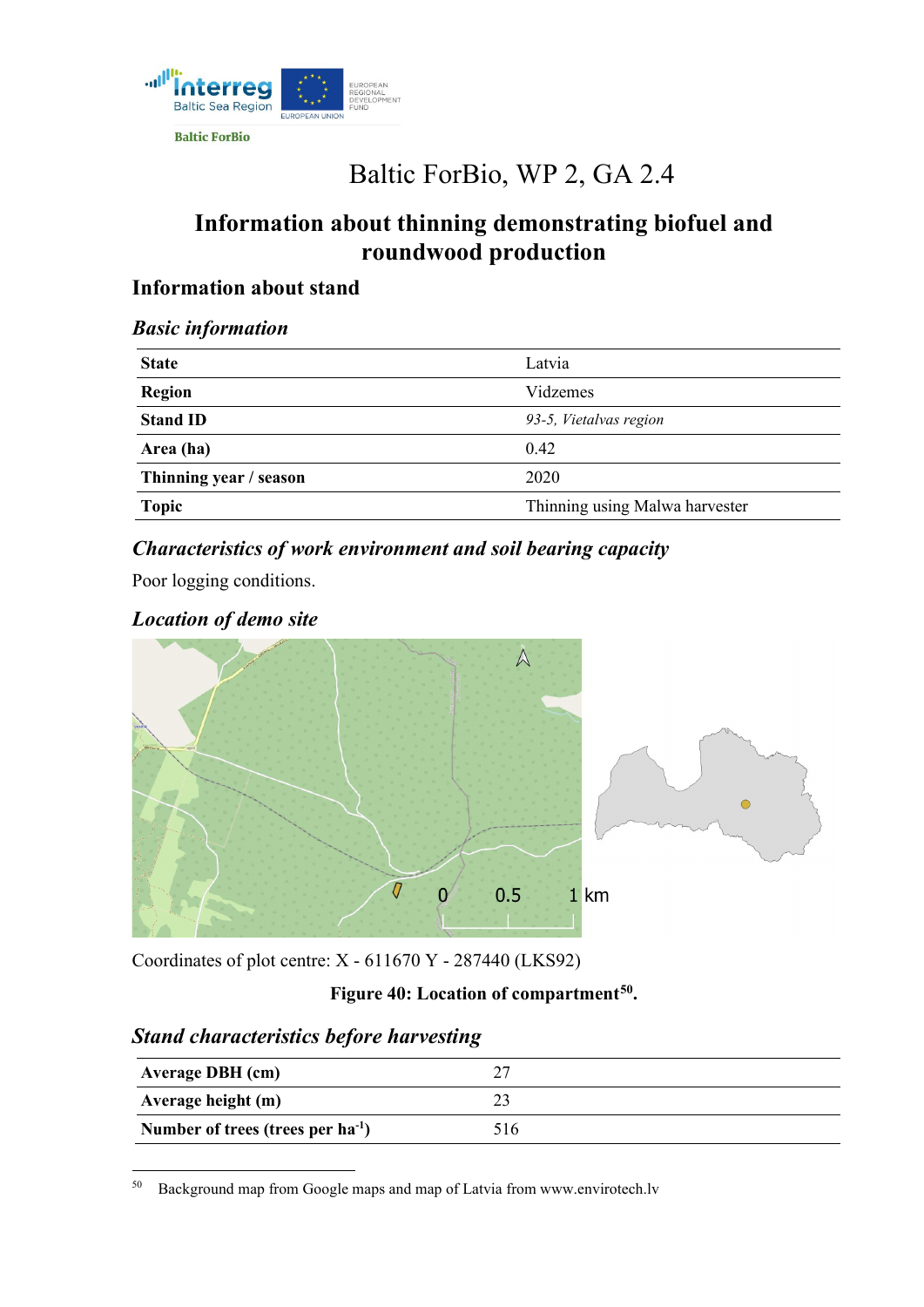

| Growing stock $(m^3 \text{ ha}^{-1})$ | 154              |
|---------------------------------------|------------------|
| <b>Stand composition</b>              | 4E4P2B           |
| <b>Stand age during thinning</b>      | 61               |
| <b>Dominant species</b>               | Spruce           |
| <b>Stand type</b>                     | Dm (Hylocomiosa) |

#### *Stand management targets*

To increase forest value by extraction of damaged and small size trees and to ensure favorable growth conditions in the stand. Harvesting is done so to reduce negative impact to environment (avoid ruts formation, mechanical damages of remaining trees and soil compaction). Small dimension trees should be used for biofuel production and from bigger trees standard roundwood assortments (small logs and pulpwood) should be produced.

## *Stand characteristics after thinning*

| <b>Average DBH</b> (cm)                | 21     |
|----------------------------------------|--------|
| Average height (m)                     | 19     |
| Number of trees (trees per $ha^{-1}$ ) | 410    |
| Growing stock $(m^3 \text{ ha}^{-1})$  | 123    |
| <b>Stand composition</b>               | 10E    |
| <b>Dominant species</b>                | Spruce |
|                                        |        |

## *Mechanical damages due to thinning*

Damage to the remaining trees does not exceed 2%, no ruts have been detected.

## *Applied work method in thinning*

Work order considers thinning to minimal basal area or number of trees according to average tree heigth after thinning.

Distance between technological corridors 20 m with "ghost paths" between the corridors, which are used only by harvester.

Logs are located along the technological corridors. Undergrowth trees are not extracted before mechanized thinning.

Harvesting is done using compact class harvester Malwa. Forwarding is done using compact class machine Malwa.